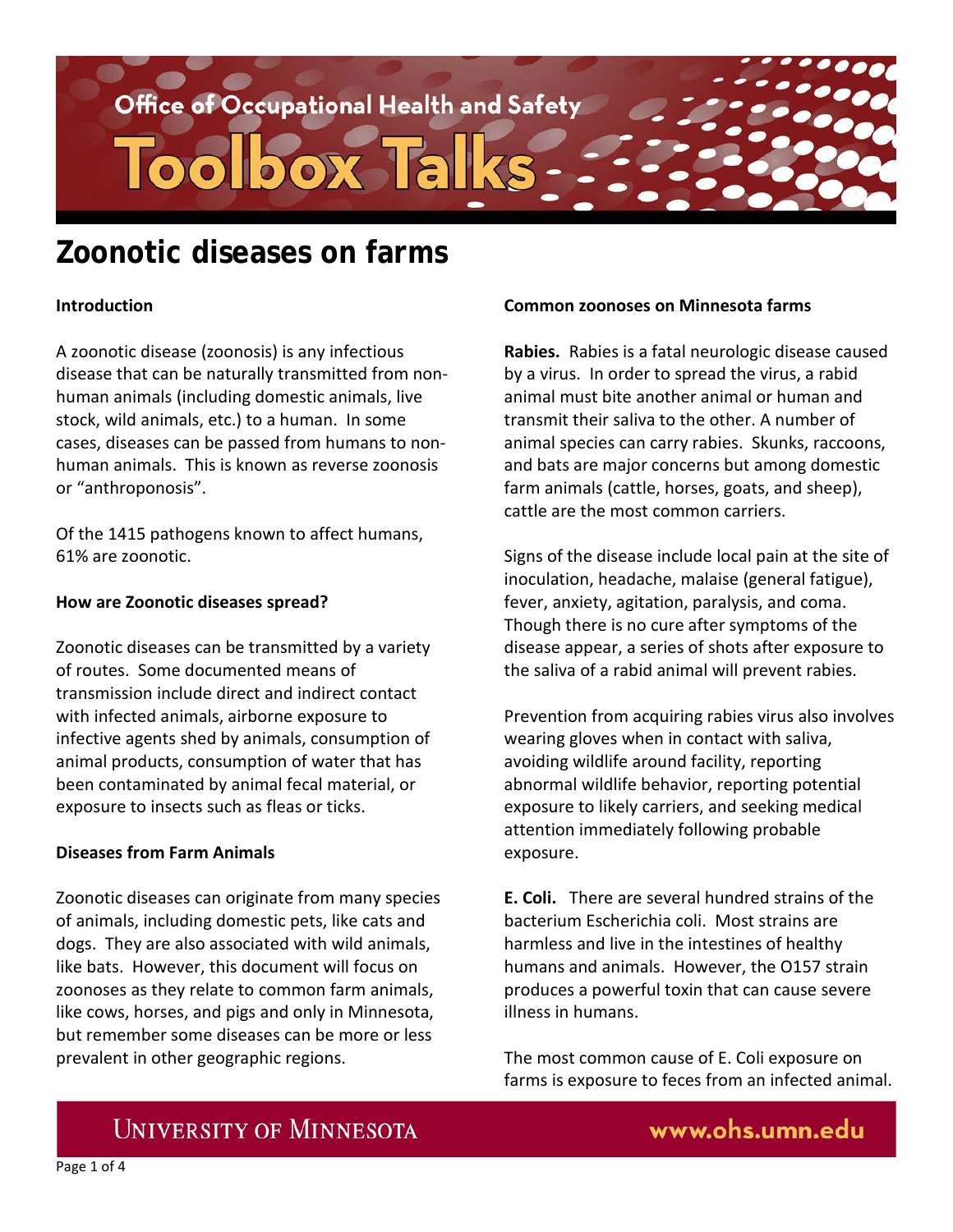

Symptoms include severe diarrhea (often bloody) and abdominal cramps. Symptoms usually begin 2 to 5 days after exposure. Sometimes infected people have no symptoms, but can still pass the bacteria to others.

In some people, especially in children under 5 years old and the elderly, infections can cause a complication called Hemolytic Uremic Syndrome (HUS). HUS occurs when the *E. coli* toxin destroys red blood cells. HUS can lead to kidney failure, neurologic damage, and in some cases, death.

**Salmonella**. It is one of the most frequent reported enteric illnesses in humans. This bacterium typically lives in the intestines and is shed through feces. Humans become infected through contaminated water or food sources.

Most commonly associated with poultry, eggs and pork. The clinical disease is caused most often by S. Cholerausuis, S. Typhisuis, and S. Typhimurium. Signs of the disease include diarrhea, nausea, vomiting and abdominal pain within eight to 72 hours. Many healthy people recover without treatment in a few days.

Dehydration is a common complication. Drinking enough fluids to replace the fluids lost through persistent diarrhea is essential.

**Bouvine Tuberculosis** (TB). It is shed in respiratory secretions, feces, and milk of infected animals. Cattle are infected by inhaling or ingesting the bacterium. Symptoms include weight loss, weakness, fever, and coughing (often coughing up blood). Humans may acquire tuberculosis from unpasteurized dairy products and can develop

symptoms involving the lungs, kidneys, spine, or brain. Currently there is little tuberculosis in cattle as a result of a federal eradication program.

**Crytosporidium**. The parasite produces cysts (eggs), which are passed in the stool of infected people or animals. The cysts can survive for  $2 - 6$ months in moist environments and are commonly found in lakes and streams.

People and animals can get infected when drinking contaminated water or eating contaminated food, or by direct contact with infected persons or animals. About 50% of dairy calves are infected and shed cysts. Infection can cause diarrhea and abdominal cramps. The disease is self-liming in healthy people, but can be prolonged and more serious in persons with weakened immune systems.

### **Who's at risk?**

Some people are more likely than others to get diseases from farm animals. A person's age and health status may affect his or her immune system, increasing the chances of getting sick. People who are more likely to get diseases from farm animals include infants, children younger than 5 years old, organ transplant patients, people with HIV/AIDS (weakened immune system), and people who are being treated for cancer. Special advice is available for people who are at greater risk than others of getting diseases from animals.

www.ohs.umn.edu

### **UNIVERSITY OF MINNESOTA**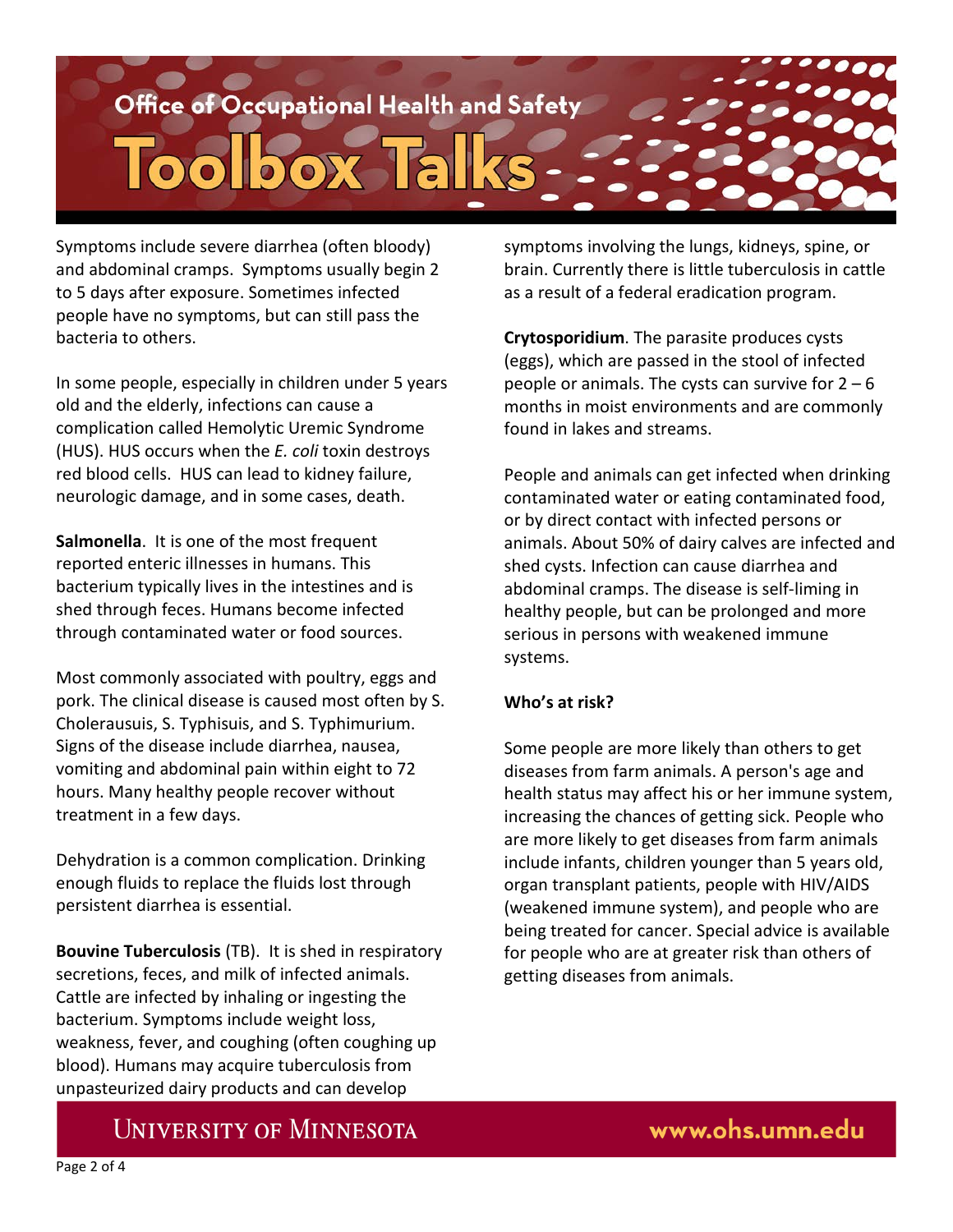

#### **Prevention**

Farm animals are not like house pets and do not have places to rest or eat that are away from where they pass manure. Therefore, you should thoroughly wash your hands with running water and soap after contact with them or after touching things such as fences, buckets, and straw bedding that have been in contact with farm animals. Adults should carefully watch children who are visiting farms and help them wash their hands well.

Do not eat, drink, or smoke around animals. Wear the appropriate protective clothing when possible and remove after handling. Wear gloves when handling bedding and waste material. Avoid direct contract with ill animals. Report exposures or suspected exposures including animal bites. Unpasteurized milk and milk products should be avoided (especially for children, elderly, and pregnant women).

### **Questions**

If you have questions on this topic, please contact the Office of Occupational Health and Safety at (612) 626-5008 or uohs@umn.edu, or see the website at [http://www.ohs.umn.edu.](http://www.ohs.umn.edu/)

### **UNIVERSITY OF MINNESOTA**

www.ohs.umn.edu